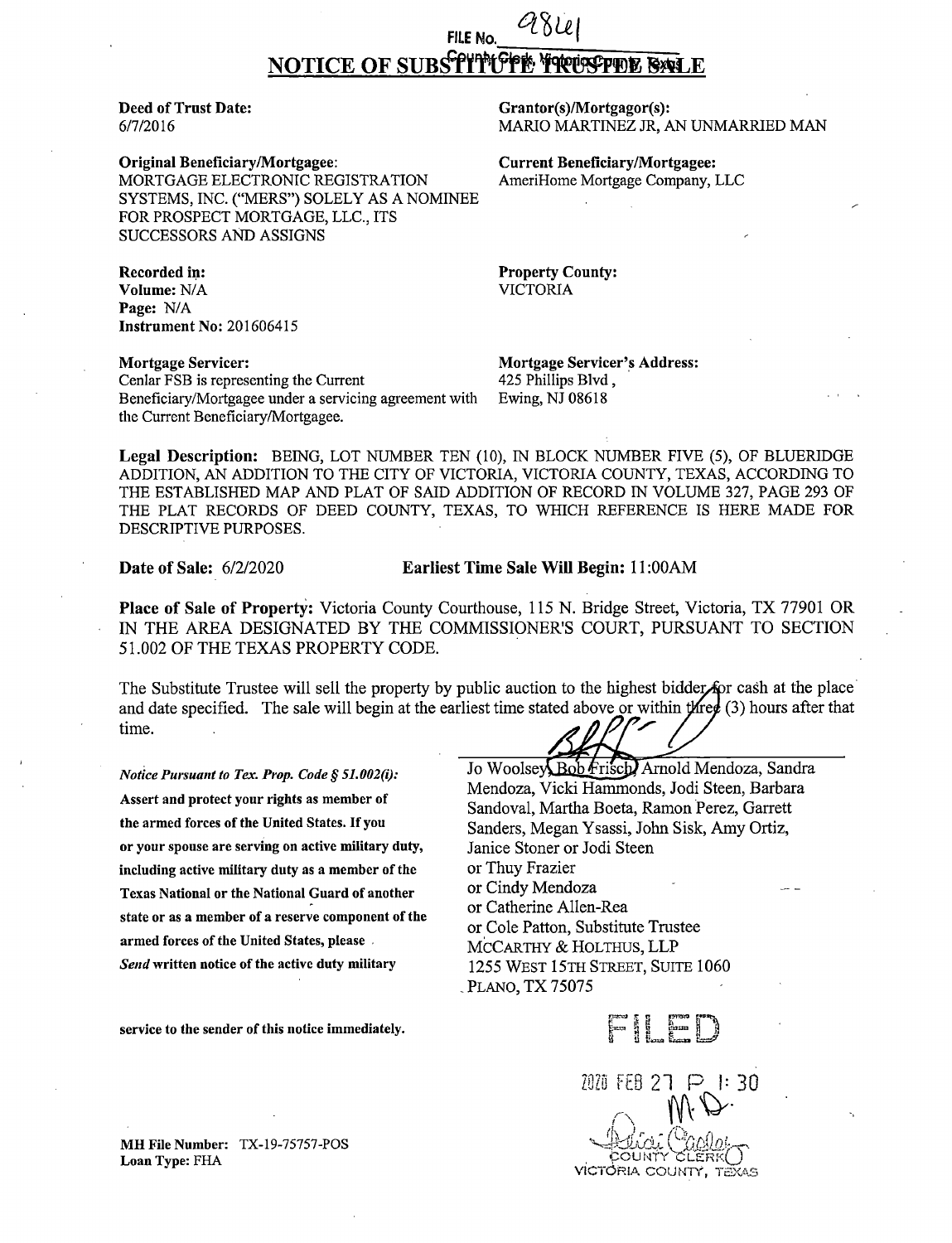

2020 FEB 27 VICTORIA COLINT TEXAS

## NOTICE OF FORECLOSURE SALE

ASSERT AND PROTECT YOUR RIGHTS AS A MEMBER OF THE ARMED FORCES OF THE UNITED STATES. IF YOU ARE OR YOUR SPOUSE IS SERVING ON ACTIVE MILITARY DUTY, INCLUDING ACTIVE MILITARY DUTY AS A MEMBER OF THE TEXAS NATIONAL GUARD OR THE NATIONAL GUARD OR ANOTHER STATE OR AS A MEMBER OF A RESERVE COMPONENT OF THE ARMED FORCES OF THE UNITED STATES. PLEASE SEND WRITTEN NOTICE OF THE ACTIVE DUTY MILITARY SERVICE TO THE SENDER OF THIS NOTICE IMMEDIATELY.

1. Property to Be Sold. The property to be sold is described as follows: THE LAND DESCRIBED HEREIN IS SITUATED IN THE STATE OF TEXAS, COUNTY OF VICTORIA, DESCRIBED AS FOLLOWS:

BEING 2.83 ACRES SITUATED IN AND A PART OF THE RAFAEL MANCHOIA GRANT, ABSTRACT NO. 87, VICTORIA COUNTY, TEXAS, AND IS A PORTION OF A 4.53 ACRE TRACT RECORDED IN VOLUME 874, PAGE 776 OF THE DEED RECORDS OF VICTORIA COUNTY, TEXAS, THIS 2.83 ACRES IS MORE FULLY DESCRIBED BY METES AND BOUNDS AS FOLLOWS:

BEGINNING AT A IRON ROD FOUND IN THE WEST LINE OF HIGHWAY NO. 77 SOUTH FOR THE NORTH CORNER OF THIS 2.83 ACRES, ALSO BEING THE EAST CORNER OF A 49.64 ACRE TRACT DESCRIBED IN A DEED RECORDED IN VOLUME 1495, PAGE 248 OF THE DEED RECORDS OF VICTORIA COUNTY, TEXAS; THENCE, SOUTH 07 DEGREES, 30 MINUTES 18 SECONDS EAST (DEED CALL = SOUTH 07 DEGREES, 17 MINUTES 34 SECONDS EAST) WITH THE WEST LINE OF HIGHWAY NO. 77 SOUTH A DISTANCE OF 331.88 FEET TO A IRON ROD FOUND FOR THE EAST CORNER OF THIS 2.83 ACRES;

THENCE, SOUTH 44 DEGREES, 03 MINUTES 25 SECONDS WEST (DEED CALL = SOUTH 44 DEGREES, 01 MINUTES 32 SECONDS WEST) WITH THE COMMON LINE OF THIS TRACT AND A 111.038 ACRE TRACT RECORDED IN VOLUME 632, PAGE 615 OF THE DEED RECORDS OF VICTORIA COUNTY, TEXAS, A DISTANCE OF 336.16 FEET TO A 5/8 INCH IRON ROD SET FOR THE SOUTH CORNER OF THIS 2.83 ACRES; THENCE, CROSSING SAID 4.53 ACRE TRACT AS FOLLOWS:

1. NORTH 16 DEGREES, 55 MINUTES 30 SECONDS WEST A DISTANCE OF 217.80 FEET TO A 5/8 INCH IRON ROD SET FOR A CORNER;

2. SOUTH 49 DEGREES, 44 MINUTES 35 SECONDS WEST A DISTANCE OF 139.65 FEET TO A 5/8 INCH IRON ROD SET FOR A CORNER;

3. NORTH 37; DEGREES, 33 MINUTES 10 SECONDS WEST A DISTANCE OF 87.02 FEET TO A 5/8 INCH IRON ROD SET FOR THE WEST CORNER OF THIS 2.83 ACRES;

THENCE, WITH THE COMMON LINE OF THIS TRACT AND SAID 49.64 ACRE TRACT AS FOLLOWS;

1. NORTH 43 DEGREES, 33 MINUTES 08 SECONDS EAST (BEARING REFERENCE LINE) A DISTANCE OF 517.21 FEET TO A IRON ROD FOUND FOR A CORNER;

2. NORTH 81 DEGREES, 21 MINUTES 58 SECONDS EAST (DEED CALL = NORTH 89 DEGREES, 51 MINUTES 21 SECONDS EAST) A DISTANCE OF 57.72 FEET TO THE PLACE OF BEGINNING; CONTAINING WITHIN THESE METES AND BOUNDS 2.83 ACRES.

#### APN: 00870-000-82800

2. Instrument to be Foreclosed. The instrument to be foreclosed is the Deed of Trust dated 07/05/2017 and recorded in Document 201707676 real property records of Victoria County, Texas.

3. Date, Time, and Place of Sale. The sale is scheduled to be held at the following date, time, and place:

| Date: | 06/02/2020 |
|-------|------------|
|       |            |

Time: 11:00 AM

Place: Victoria County, Texas at the following location: FRONT OF THE EAST DOOR OF THE COURTHOUSE BUILDING LOCATED AT 115 NORTH BRIDGE STREET OR AS DESIGNATED BY THE COUNTY COMMISSIONER'S OFFICE or as designated by the County Commissioners Court.

4. Terms of Sale. The sale will be conducted as a public auction to the highest bidder for cash. Pursuant to the deed of trust, the mortgagee has the right to direct the Trustee to sell the property in one or more parcels and/or to sell all or only part of the property. Pursuant to section 51.009 of the Texas Property Code, the property will be sold in AS IS, WHERE IS condition, without any express or implied warranties, except as to the warranties of title, if any, provided for under the deed of trust.

5. Obligations Secured. The Deed of Trust executed by INGRID FOSSLER, provides that it secures the payment of the indebtedness in the original principal amount of \$369,000.00, and obligations therein described including but not limited to (a) the promissory note; and (b) all renewals and extensions of the note. LongbridLongbridge Financial, LLCge Financial, LLC is the current mortgagee of the note and deed of trust and LONGBRIDGE FINANCIAL, LLC is mortgage servicer. A servicing agreement between the mortgagee, whose address is LongbridLongbridge Financial, LLCge Financial, LLC c/o LONGBRIDGE FINANCIAL, LLC, One International Blvd., Suite 410, Mahwah, NJ 07495 and the mortgage servicer and Texas Property Code § 51.0025 authorizes the mortgage servicer to collect the debt.

6. Substitute Trustee(s) Appointed to Conduct Sale. In accordance with Texas Property Code Sec. 51.0076, the undersigned attorney for the mortgage servicer has named and appointed, and by these presents does name and appoint JO WOOLSEY, BOB FRISCH, JODI STEEN OR JANICE STONER, Substitute Trustee to act under and by virtue of said Deed of Trust.

THIS INSTRUMENT APPOINTS THE SUBSTITUTE TRUSTEE(S) IDENTIFIED TO SELL THE PROPERTY DESCRIBED IN THE SECURITY INSTRUMENT IDENTIFIED IN THIS NOTICE OF SALE. THE PERSON SIGNING THIS NOTICE IS THE ATTORNEY OR AUTHORIZED AGENT OF THE MORTGAGEE OR MORTGAGE SERVICER.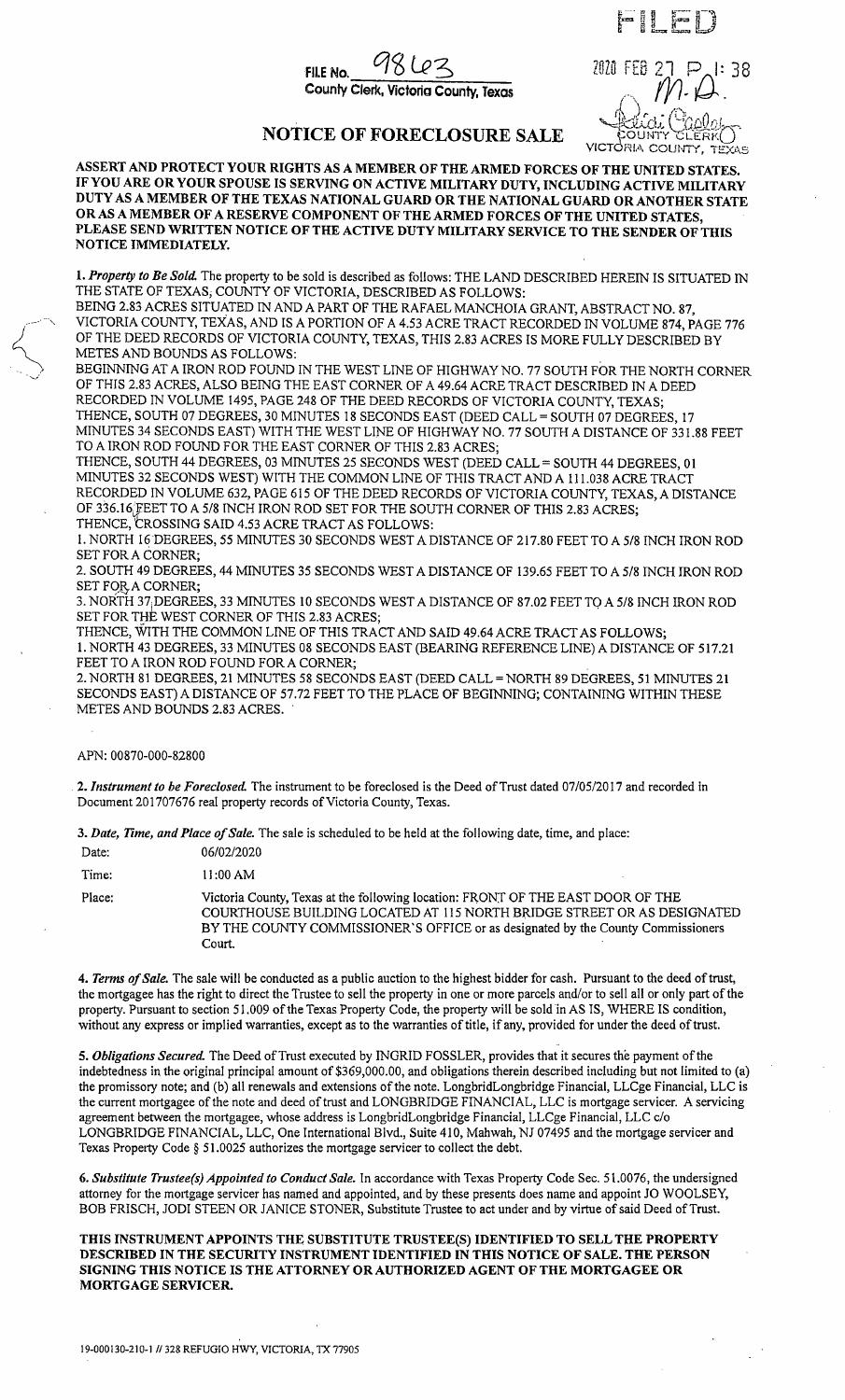Mackie Wolf Zientz & Mann, P.C. Brandon Wolf, Attorney at Law<br>L. Keller Mackie, Attorney at Law Lori Liane Long, Attorney at Law Chelsea Schneider, Attorney at Law Ester Gonzales, Attorney at Law Parkway Office Center, Suite 900 14160 North Dallas Parkway Dallas, TX 75254

JO WOOLSEY BOB FRISCH TEEN OR JANICE

**STONER** c/o AVT Title Services, LLC 5177 Richmond Avenue Suite 1230 Houston, TX 77056

I am **Bob** 6 1230, Houston, TX 77056. I declare under penalty of perjury that on 27 Feb 2020 I filed this Notice of Foreclosure Sale at the office of the Victoria County Clerk and caused it to be posted at the location dir Commissioners Court.

19-000130-210-1 // 328 REFUGIO HWY, VICTORIA, TX 77905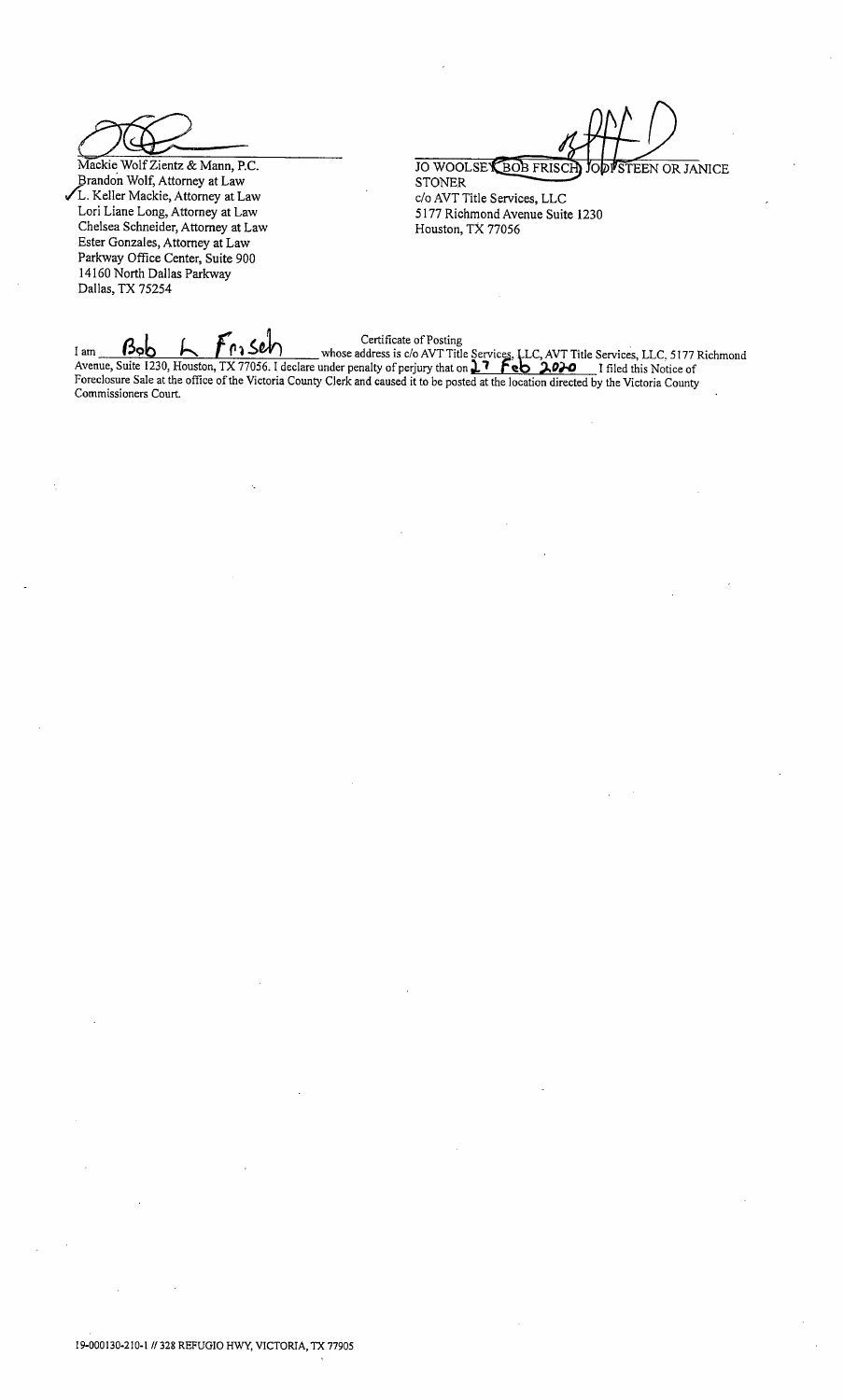

s<br>S ş



## NOTICE OF SUBSTITUTE TRUSTEE'S SALE  $2926$   $EM$  | | |  $A$  & 40

KNOW ALL MEN BY THESE PRESE

# THE STATE OF TEXAS COUNTY OF VICTORIA

# WHEREAS, on March 10, 2006, Sunil Gandhi ("Grantor") executed and delivered a Deed of Trust, (the "Deed of Trust") conveying to **David Zalman**, as Trustee, the herein below described property to secure Prosperity Bank, in the payment of all indebtedness (collectively the "Note") therein described, the Deed ofTrust being filed and recorded under Official Records Instrument No. 200603390 ofthe Real Property Records, Victoria County, Texas to which reference is hereby made for all purposes; and

WHEREAS, default has occurred in the payment of the Note and the same is now wholly due, and **Prosperity Bank** (the "Beneficiary"), the owner and holder of the Note, has requested the undersigned to sell the Property to satisfy the Note; and

WHEREAS, the above named Trustee and any previously appointed Substitute Trustee was removed under and in accordance with the Deed of Trust and the Beneficiary designated and appointed L. David. Smith, , Jo Woolsey, Bob Frisch, Arnold Mendoza, Sandra Mendoza, Vicki Hammonds and Jamie Steen any of whom may act independently as Substitute Trustee to enforce the Trust, and any ofwhom may conduct the sale ofthe Property and may be contacted as indicated on the signature block below.

NOW, THEREFORE, pursuant to the authority conferred upon me by the Deed of Trust, I, L. David Smith, herebygive notice that I or one of the other Substitute Trustees whose names and addresses are set out below, will sell the Property at public auction to the highest bidder, for cash,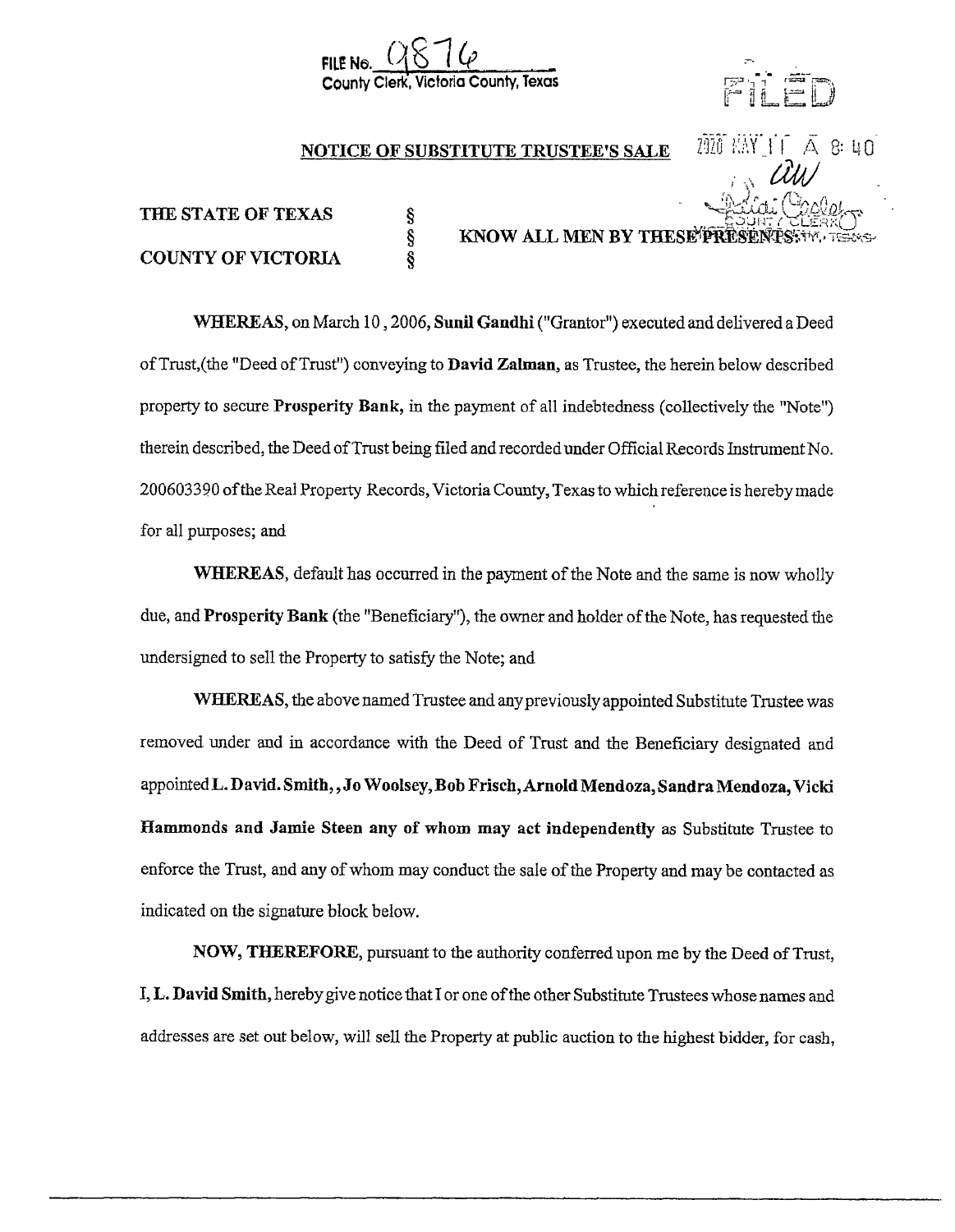on Tuesday, June 2, 2020. The earliest time at which the sale will occur shall be at 11: 00 <sup>o</sup>' clock A.M. and it may take place not later than three hours after said time, and the sale shall take place in the .the area in front of the East Door of the Courthouse Building located at 115 North Bridge Street, Victoria, Victoria County, Texas 77901, or as designated by the County Commissioner' <sup>s</sup> Office This conveyance will be made subject to any exceptions referenced in the Deed ofTrust to the extent the same are still in effect and shall not cover any part of the Property that has been released from the liens of the Deed of Trust. The Property that will be sold at the foreclosure sale includes the following described real property, together with all improvements and fixtures thereon and appurtenances thereto:

Being a 0.0430 acre tract of land situated in the John Hughes Survey, Abstract 182, Victoria County, Texas and being more particularly described by metes and bounds on Exhibit A attached to the Deed of Trust, ( herein the " Deed of Trust) recorded in Official Records Instrument No. 200603390, in the Real Property Records of the Office of the Victoria County Clerk.

THE SALE OF THE PROPERTY IS "AS-IS" AND "WHERE-IS" AND WITHOUT REPRESENTATION OR WARRANTY OF ANY KIND BY THE SUBSTITUTE TRUSTEE, EXPRESS, IMPLIED, STATUTORY, QUASI-STATUTORY OR OTHERWISE, ANY WARRANTY OF MERCHANTABILITY OR FITNESS FOR ANY PARTICULAR PURPOSE BEING EXPRESSLY DISCLAIMED. THE SUBSTITUTE TRUSTEE MAKES NO THE SUBSTITUTE TRUSTEE MAKES NO REPRESENTATIONS OR WARRANTIES WITH RESPECT TO THE COMPLIANCE WITH THE LAWS, RULES, AGREEMENTS OR SPECIFICATIONS, CONDITION, QUALITY, CAPACITY, DESIGN, OPERATION, ABSENCE OF ANY LATENT DEFECTS OR ANY OTHER WARRANTY OR REPRESENTATION WHATSOEVER WITH RESPECT TO THE PROPERTY, ALL OF WHICH ARE EXPRESSLY WAIVED BY PURCHASER.

#### SUBSTITUTE TRUSTEES

#### NOTICE IS HEREBY PROVIDED THAT ONE OF THE FOLLOWING NAMED SUBSTITUTE TRUSTEES WHOSE ADDRESS AND CONTACT INFORMATION FOR PURPOSES HEREOF IS AS FOLLOWS MAY CONDUCT THE SALE:

L. David. Smith, , Jo Woolsey, Bob Frisch, Arnold Mendoza, Sandra Mendoza, Vicki Hammonds and Jamie Steen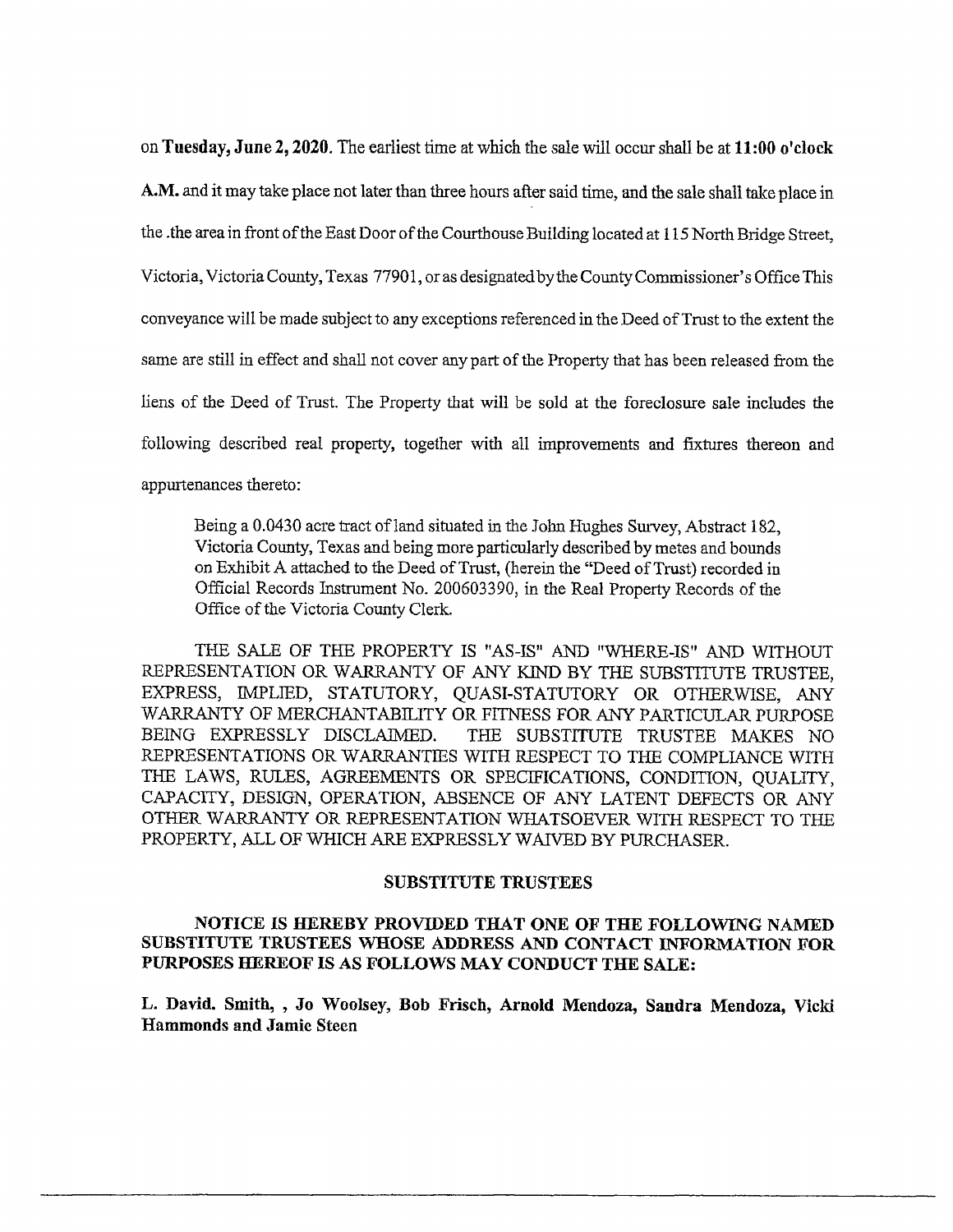c/o L. David. Smith 2618 Kittansett Circle Katy Texas 77450 Telephone: (713) 800-8604 cell phone: 281-788-3666 Email: smith@csrslaw. com

ASSERT AND PROTECT YOUR RIGHTS AS A MEMBER OF THE ARMED FORCES OF THE UNITED STATES. IF YOU ARE OR YOUR SPOUSE IS SERVING ON ACTIVE MILITARY DUTY, INCLUDING ACTIVE MILITARY DUTY AS A MEMBER OF THE TEXAS NATIONAL GUARD OR THE NATIONAL GUARD OF ANOTHER STATE OR AS A MEMBER OF A RESERVE COMPONENT OF THE ARMED FORCES OF THE UNITED STATES, PLEASE SEND WRITTEN NOTICE OF THE ACTIVE DUTY MILITARY SERVICE TO THE SENDER OF THIS NOTICE IMMEDIATELY.

Dated this  $7/$ <sup>t</sup> day of May, 2020.

Dan) & Substitute Trustee

L. David. Smith, Substitute Trustee 2618 Kittansett Circle Katy Texas 77450 Telephone: (713) 800-8604 Cell phone 281-788-3666 Email: smith@csrslaw. com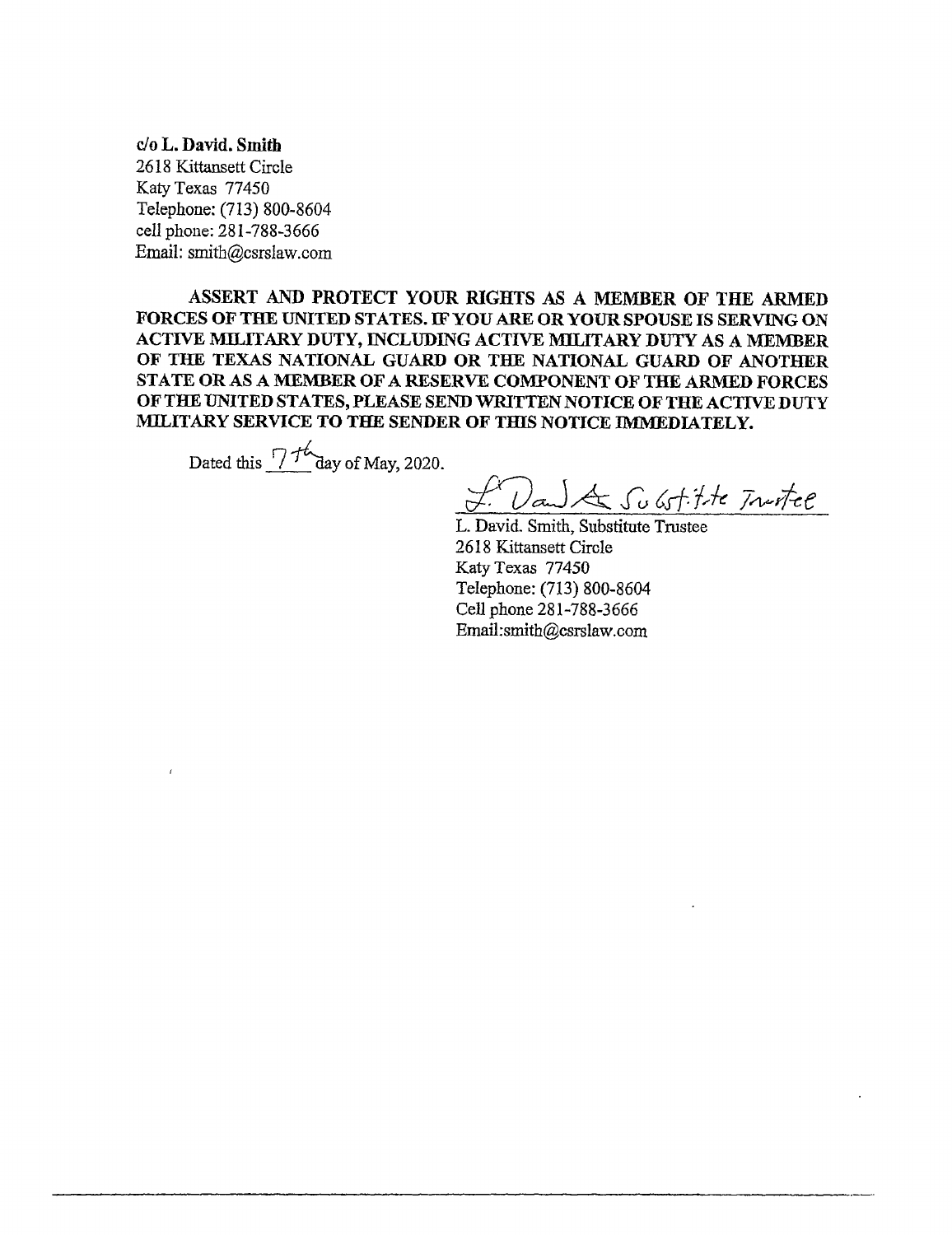# **9 877**<br>County Clerk, Victoria County, Texas NOTICE OF SUBSTITUTE TRUSTEE'S SALE

WHEREAS, by that one certain Deed of Trust dated May 19, 2017, recorded under Document No. 201705653, in the Official Records of Victoria County, Texas ( the Deed of Trust"), to which record reference is here made for all purposes, Paul Jones and Natalie Jones ( hereinafter called the " Mortgagor" whether one or more) granted, sold and conveyed to the Trustee named therein the real property described in Exhibit A" attached hereto and made a part hereof for all purposes ( said real property, together with any and all appurtenances, improvements and fixtures of any kind located thereon or pertaining thereto, and together with any personal property located thereon or pertaining thereto to the extent such personal property is described in and covered by the Deed of Trust, being collectively referred to herein as the " Property"), in order to secure payment of that one certain promissory note dated May 19, 2017, in the original principal sum of \$ 140, 000. 00 executed by Paul Jones and Natalie Jones and made payable to the order of Texas Dow Employees Credit Union ( said promissory note, as modified or extended by any modifications or extensions thereof, being herein referred to as the " Note"), and payment of any and all other indebtedness secured by and described in the Deed of Trust; and

WHEREAS, Texas Dow Employees Credit Union ("Beneficiary") is the legal owner and holder of the Note and the beneficiary of the Deed of Trust; and

WHEREAS, pursuant to authority granted in the Deed of Trust, Beneficiary did appoint and designate the undersigned whose street address is 6700 N. New Braunfels Avenue, San Antonio, Texas 78209, as Substitute Trustee to act under the Deed of Trust instead of the original Trustee named therein; and

WHEREAS, the Note is in default and the entire unpaid balance thereof is due and payable and Beneficiary has demanded payment from the Mortgagor and intends to have the power of sale set forth in the Deed of Trust enforced; and

WHEREAS, Beneficiary has directed the undersigned, as Substitute Trustee, to enforce the power of sale granted under the Deed of Trust over the Property for the purpose of collecting the indebtedness secured thereby, after giving notice of the time, place and terms of such sale and of the property to be sold in compliance with the terms of the Deed of Trust and the laws of the State of Texas;

#### NOW, THEREFORE, KNOW ALL MEN BY THESE PRESENTS:

THAT I, Jo Woolsey, Bob Frisch, Janice Stoner, James L. Hollerbach, or Jodi Steen, Substitute Trustee, hereby give notice that, after due publication of this Notice by posting it at the courthouse door of Victoria County, Texas at least twenty-one (21) days preceding the date of the foreclosure sale of the Property (as stated below), and after having filed this Notice in the Foreclosure Records of Victoria County, Texas, at least twenty-one (21) days preceding the date of such sale, and after having given written notice at least twenty-one (21) days preceding the date of such sale by certified mail to each debtor obligated to pay the Note and the indebtedness secured by the Deed of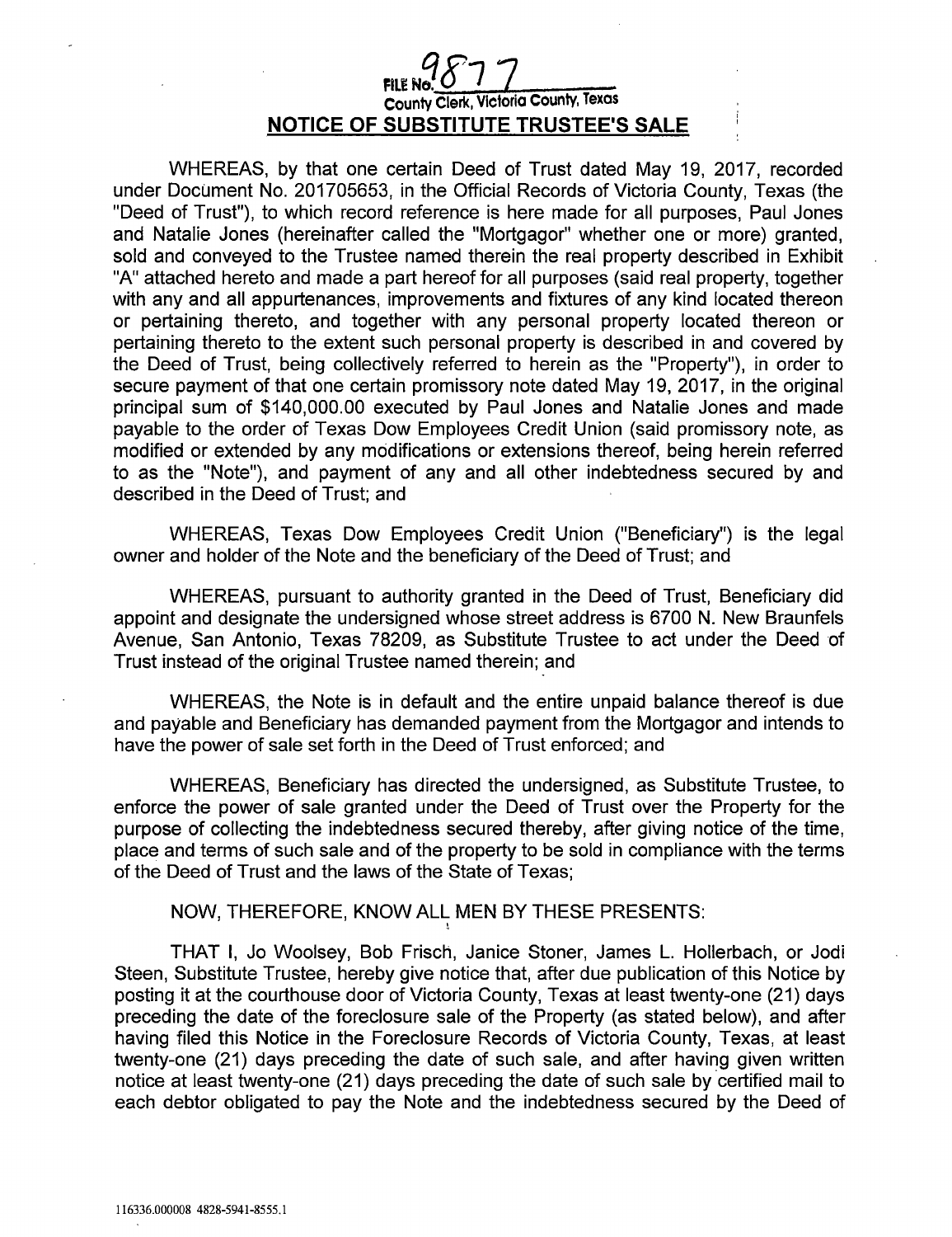Trust at the address of each such debtor according to the records of Beneficiary as required by the Deed of Trust and the laws of the State of Texas, I will sell, the Property at public auction to the highest bidder or bidders for cash in the corridor, outside the area in front of the East door of the Victoria County Courthouse Building located at 115 N Bridge Street, Victoria, Texas or as designated by the Commissioners Court of that county, at 11:00 a.m. (at the earliest), or within three (3) hours thereafter, on June 2, 2020, that being the first Tuesday of that month.

Assert and protect your rights as a member of the armed forces of the United States. If you are or your spouse is serving on active military duty, including active military duty as a member of the Texas National Guard or the National Guard of another state or as a member of a reserve component of the armed forces of the United States, please send written notice of the active duty military service to the sender of this notice immediately. The sender of the Notice is Diann M. Bartek and can be notified of the active duty military service at 112 E. Pecan, Ste. 1800, San Antonio, Texas 78205.

Executed in multiple originals on this  $\mu$   $\mu$  day of May, 20

 $\left\{\begin{matrix} 1 & 1 \\ 1 & 1 \end{matrix}\right\}$ <br>Jo Woolsey, Bob Frisch, Janice Stoner, James Holler<br>Jo Woolsey, Bob Frisch, Ja<br>L. Hollerbach, or Jodi Steen<br>Substitute Trustee **Substitute Trustee** 6700 N. New Braunfels Avenue San Antonio, Texas 78209

STATE OF TEXAS COUNTY OF *Nueres* §

IF THE READ SAMPLE CONTROLLER'S STRING This instrument was acknowledged policy. Bob Frisch, Janice Stoner, J This instrument was acknowledged before me on the  $\frac{1}{\sqrt{1}}$  day of May, 2020, by<br>Jo Woolsey, Bob Frisch, Janice Stoner, James L. Hollerbach, or Jodi Steen, Substitute Jo Woolsey, Bob Frisch, Janice Stoner, James L. Hollerbach, or Jodi Steen, Substitute<br>Trustee, on behalf of said Trust. before me on the  $\frac{1}{l'}$  day of May, 2020, by<br>mes L. Hollerbach, or Jodi Steen, Substitute

JO WOOLSEY<br>
y Notary ID # 8284153<br>Expires April 4, 2024 Notary Pupylic, State of Te  $y_2$ ; $y_3$ **JO WOOLSEY** My Notary ID # 8284153<br>Expires April 4, 2024 li<br>Ci t lle  $\frac{1}{2}$ 1: 2b  $\rightarrow$ VICTORIA COUNTY, 2